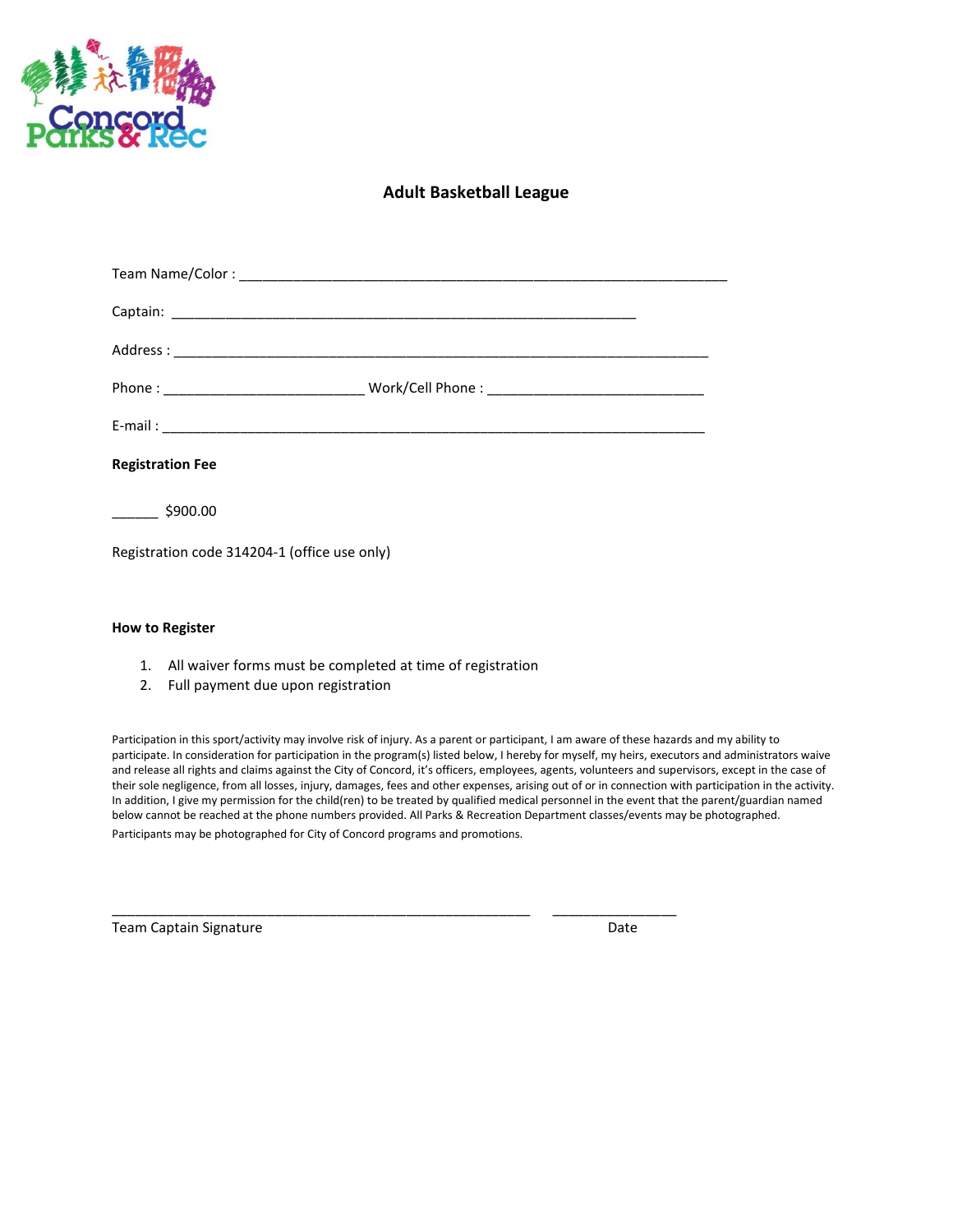

## **Team Roster**

Team Name/Color: \_\_\_\_\_\_\_\_\_\_\_\_\_\_\_\_\_\_\_\_\_\_\_\_\_\_\_\_\_\_\_\_\_\_\_\_\_\_\_\_\_\_\_\_\_\_\_\_\_\_\_\_\_\_\_\_\_\_\_\_\_

| Player         | <b>Last Name</b> | <b>First Name</b> | <b>Number</b> |
|----------------|------------------|-------------------|---------------|
|                |                  |                   |               |
| $\overline{2}$ |                  |                   |               |
| 3              |                  |                   |               |
| 4              |                  |                   |               |
| 5              |                  |                   |               |
| 6              |                  |                   |               |
|                |                  |                   |               |
| 8              |                  |                   |               |
| 9              |                  |                   |               |
| 10             |                  |                   |               |

Team Captain Signature **Phone Number** Date

\_\_\_\_\_\_\_\_\_\_\_\_\_\_\_\_\_\_\_\_\_\_\_\_\_\_\_ \_\_\_\_\_\_\_\_\_\_\_\_\_\_\_\_\_\_\_\_\_\_\_\_ \_\_\_\_\_\_\_\_\_\_\_\_\_\_\_\_

\*All registration forms must be attached to the final roster\*